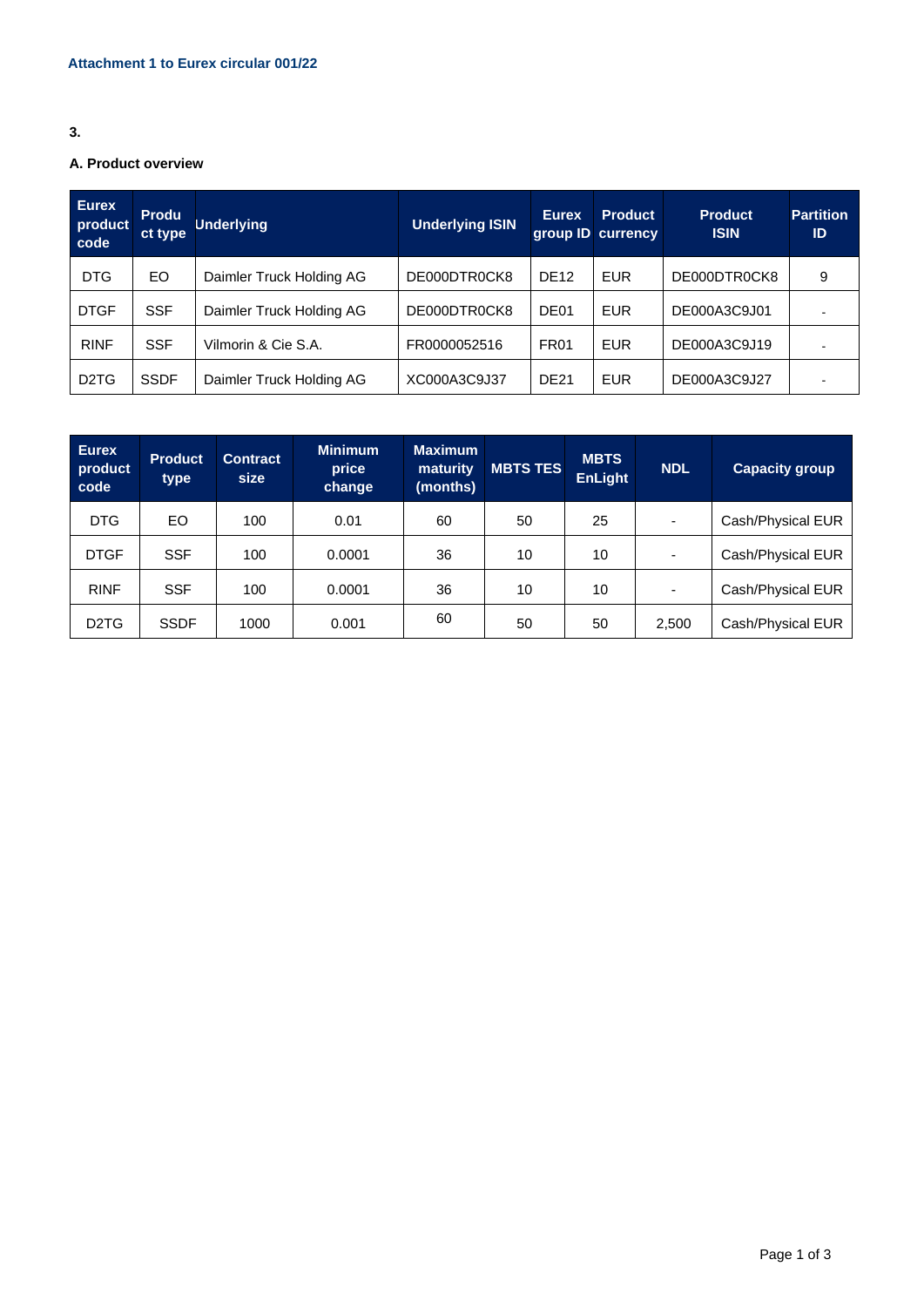### **F. Mistrade parameters and position limits**

| <b>Class</b> | Mistrade range in percent of the reference<br>price |                |        |  |  |  |  |  |
|--------------|-----------------------------------------------------|----------------|--------|--|--|--|--|--|
|              | <b>Contract periods (contract month)</b>            |                |        |  |  |  |  |  |
|              | 1                                                   | $\overline{2}$ | $>= 3$ |  |  |  |  |  |
| 1            | 15                                                  | 15             | 25     |  |  |  |  |  |
| 2            | 20                                                  | 20             | 30     |  |  |  |  |  |
| 3            | 25                                                  | 25             | 35     |  |  |  |  |  |
| 4            | 30                                                  | 30             | 40     |  |  |  |  |  |
| 5            | 40                                                  | 40             | 50     |  |  |  |  |  |
| 6            | 20                                                  | 25             | 35     |  |  |  |  |  |
| 7            | 40                                                  | 45             | 55     |  |  |  |  |  |

Classification of mistrade ranges for Single Stock Dividend Futures:

The mistrade ranges for the new Single Stock Dividend Futures are as follows:

| <b>Eurex</b>                  |                          | Mistrade ranges of the reference price |                             |                      |              |  |  |
|-------------------------------|--------------------------|----------------------------------------|-----------------------------|----------------------|--------------|--|--|
| product<br>code               | Eurex product name       | 1st<br>maturity                        | 2 <sub>nd</sub><br>maturity | $>=$ 3rd<br>maturity | <b>Class</b> |  |  |
| D <sub>2</sub> T <sub>G</sub> | Daimler Truck Holding AG | 40                                     | 45                          | 55                   |              |  |  |